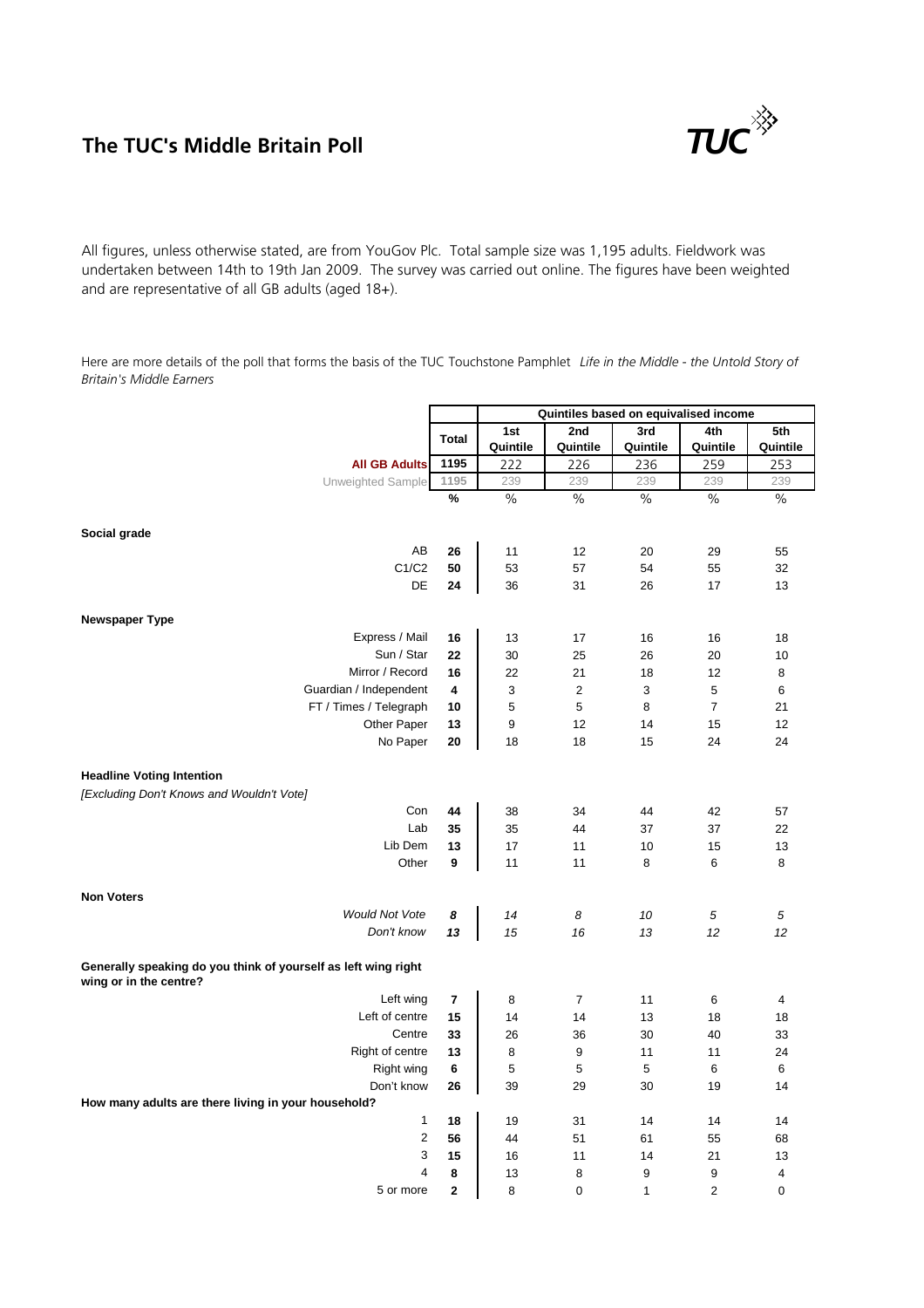|                                                                                        |              | Quintiles based on equivalised income |                 |                 |                 |                 |  |
|----------------------------------------------------------------------------------------|--------------|---------------------------------------|-----------------|-----------------|-----------------|-----------------|--|
|                                                                                        | <b>Total</b> | 1st<br>Quintile                       | 2nd<br>Quintile | 3rd<br>Quintile | 4th<br>Quintile | 5th<br>Quintile |  |
|                                                                                        | 1195         | 222                                   | 226             | 236             | 259             | 253             |  |
| <b>All GB Adults</b>                                                                   | 1195         | 239                                   | 239             | 239             | 239             | 239             |  |
| Unweighted Sample                                                                      | $\%$         | $\frac{0}{0}$                         | $\%$            | $\%$            | $\%$            | $\%$            |  |
| How many children under the age of 18 do you have living at<br>home with you?          |              |                                       |                 |                 |                 |                 |  |
| None                                                                                   | 73           | 63                                    | 69              | 65              | 82              | 85              |  |
| 1                                                                                      | 11           | 14                                    | 12              | 14              | 7               | 9               |  |
| 2                                                                                      | 11           | 16                                    | 12              | 16              | 9               | 5               |  |
| 3                                                                                      | 3            | $\overline{7}$                        | 4               | 4               | 1               | 1               |  |
| 4                                                                                      | 1            | 1                                     | 2               | 1               | 1               | 0               |  |
| 5 or more                                                                              | $\bf{0}$     | $\mathbf 0$                           | $\mathbf 0$     | $\mathbf 0$     | $\Omega$        | 0               |  |
| Do you have any children aged 18 or older (whether living at<br>home with you or not)? |              |                                       |                 |                 |                 |                 |  |
| Yes                                                                                    | 43           | 38                                    | 51              | 42              | 43              | 42              |  |
| No                                                                                     | 57           | 62                                    | 49              | 58              | 57              | 58              |  |
| Which of the following best describes your home?                                       |              |                                       |                 |                 |                 |                 |  |
| Owned outright                                                                         | 28           | 23                                    | 33              | 28              | 29              | 24              |  |
| Buying with a mortgage/ loan                                                           | 40           | 18                                    | 23              | 49              | 46              | 57              |  |
| Rented from local authority or housing association                                     | 15           | 32                                    | 24              | 9               | 8               | 3               |  |
| Rented from private landlord                                                           | 12           | 16                                    | 16              | 8               | 11              | 10              |  |
| Live rent-free (including rent-free in relative/ friend's property)                    | 5            | 7                                     | 3               | 4               | 5               | 5               |  |
| Other                                                                                  | 1            | 3                                     | 1               | 1               | 1               |                 |  |
| Don't know                                                                             | 0            | 1                                     | $\mathbf 0$     | 1               | $\mathbf 0$     | $\mathbf 0$     |  |

|                       |       | Quintiles based on equivalised income |          |          |          |          |  |  |
|-----------------------|-------|---------------------------------------|----------|----------|----------|----------|--|--|
|                       | Total | 1st                                   | 2nd      | 3rd      | 4th      | 5th      |  |  |
|                       |       | Quintile                              | Quintile | Quintile | Quintile | Quintile |  |  |
| <b>All homeowners</b> | 801   | 93                                    | 127      | 182      | 195      | 205      |  |  |
| Unweighted Sample     | 820   | 105                                   | 141      | 186      | 187      | 201      |  |  |
|                       | %     | $\%$                                  | $\%$     | %        | %        | %        |  |  |

## **Did you buy your home through the Right to Buy scheme?**

| Yes 8        |    |    |  |    |    |
|--------------|----|----|--|----|----|
| No           | 92 | 91 |  | 94 | 96 |
| Don't know 1 |    |    |  |    |    |

|                                               |               | Quintiles based on equivalised income |                 |                 |                 |                 |  |
|-----------------------------------------------|---------------|---------------------------------------|-----------------|-----------------|-----------------|-----------------|--|
|                                               | <b>Total</b>  | 1st<br>Quintile                       | 2nd<br>Quintile | 3rd<br>Quintile | 4th<br>Quintile | 5th<br>Quintile |  |
| <b>All GB Adults</b>                          | 1195          | 222                                   | 226             | 236             | 259             | 253             |  |
| Unweighted Sample                             | 1195          | 239                                   | 239             | 239             | 239             | 239             |  |
|                                               | $\frac{9}{6}$ | $\%$                                  | $\frac{0}{0}$   | $\%$            | $\frac{0}{0}$   | $\frac{0}{0}$   |  |
| Which of these best applies to you?           |               |                                       |                 |                 |                 |                 |  |
| Working full time (30 or more hours per week) | 46            | 20                                    | 31              | 45              | 60              | 68              |  |
| Working part time (8 - 29 hours per week)     | 13            | 12                                    | 15              | 16              | 14              | 11              |  |
| Working part time (Less than 8 hours a week)  | $\mathbf{2}$  | 4                                     | 2               | 3               | 3               |                 |  |
| Full time student                             | 5             | 14                                    | 3               | 4               |                 | 4               |  |
| Retired                                       | 19            | 14                                    | 32              | 20              | 16              | 13              |  |
| Looking after family full time                | 4             | 11                                    | 5               | 2               | 3               | $\overline{2}$  |  |
| Unemployed                                    | 3             | 6                                     | 4               | 3               | 2               | 0               |  |
| Not working for health reasons                | 6             | 15                                    | 7               | 6               |                 | 0               |  |
| Not working for other reasons                 | $\mathbf{2}$  | 4                                     |                 |                 |                 |                 |  |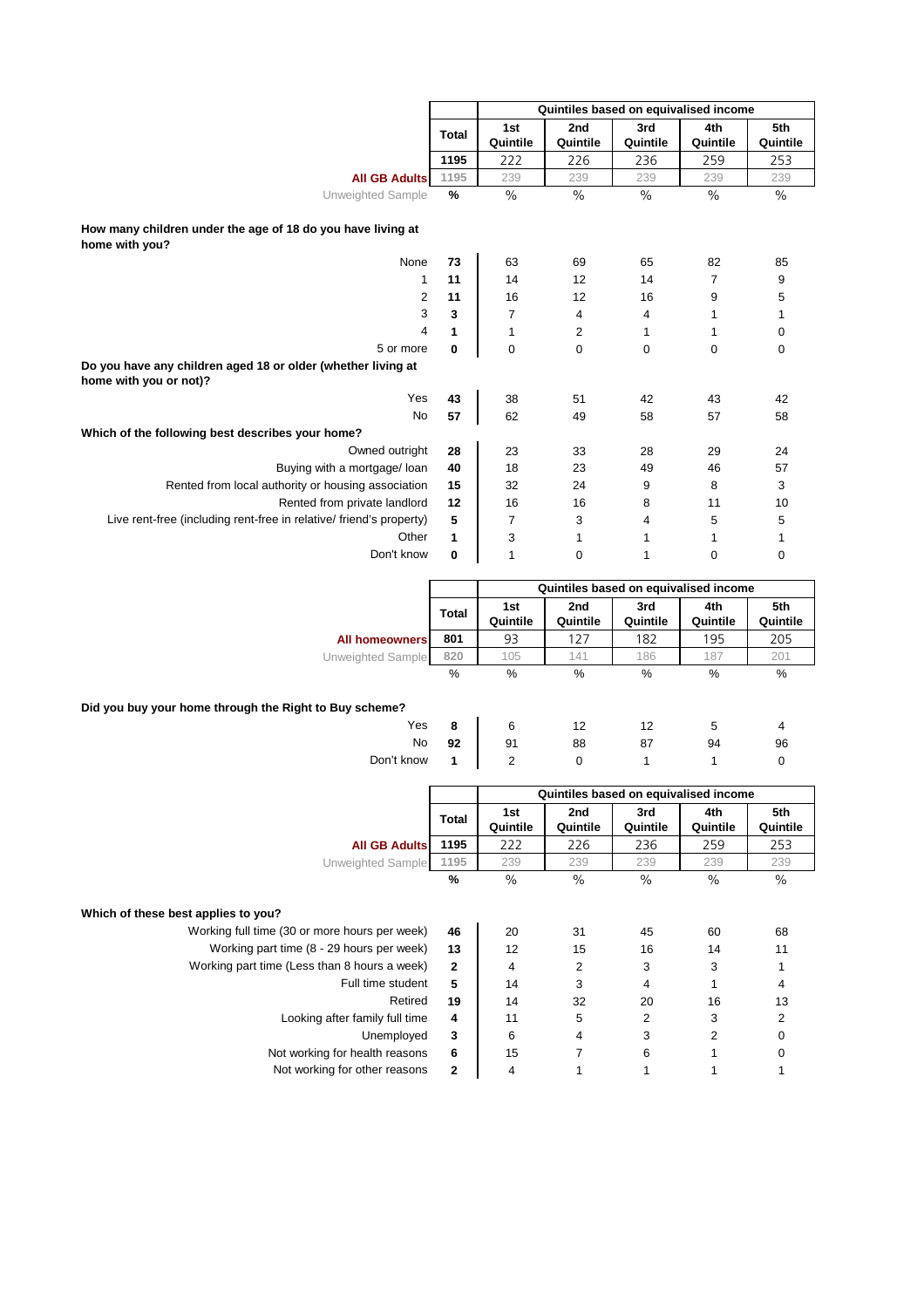|                                                                                  |              |                                       |          |          | Quintiles based on equivalised income |          |  |
|----------------------------------------------------------------------------------|--------------|---------------------------------------|----------|----------|---------------------------------------|----------|--|
|                                                                                  | Total        | 1st                                   | 2nd      | 3rd      | 4th                                   | 5th      |  |
|                                                                                  |              | Quintile                              | Quintile | Quintile | Quintile                              | Quintile |  |
| All those working                                                                | 736          | 80                                    | 107      | 150      | 197                                   | 203      |  |
| Unweighted Sample                                                                | 706          | 91                                    | 105      | 147      | 176                                   | 187      |  |
|                                                                                  | $\%$         | %                                     | $\%$     | %        | $\%$                                  | $\%$     |  |
| In which of the following sectors do you work?                                   |              |                                       |          |          |                                       |          |  |
| Private sector                                                                   | 51           | 45                                    | 45       | 49       | 52                                    | 56       |  |
| Public sector                                                                    | 41           | 39                                    | 47       | 42       | 41                                    | 39       |  |
| Not-for-profit (e.g. charities NGOs)                                             | 4            | 4                                     | 4        | 4        | $\overline{2}$                        | 4        |  |
| Other                                                                            | 4            | 12                                    | 3        | 6        | 5                                     | 1        |  |
|                                                                                  |              | Quintiles based on equivalised income |          |          |                                       |          |  |
|                                                                                  | <b>Total</b> | 1st                                   | 2nd      | 3rd      | 4th                                   | 5th      |  |
|                                                                                  |              | Quintile                              | Quintile | Quintile | Quintile                              | Quintile |  |
| <b>All GB Adults</b>                                                             | 1195         | 222                                   | 226      | 236      | 259                                   | 253      |  |
| Unweighted Sample                                                                | 1195         | 239                                   | 239      | 239      | 239                                   | 239      |  |
|                                                                                  | $\%$         | $\%$                                  | $\%$     | $\%$     | $\%$                                  | $\%$     |  |
| Have you been unemployed for any period of time in the last<br><b>TEN years?</b> |              |                                       |          |          |                                       |          |  |
| Yes have been unemployed                                                         | 32           | 46                                    | 37       | 32       | 29                                    | 21       |  |
| No have not                                                                      |              |                                       |          |          |                                       |          |  |
|                                                                                  | 68           | 54                                    | 63       | 68       | 71                                    | 79       |  |
|                                                                                  |              |                                       |          |          | Quintiles based on equivalised income |          |  |

|                                                | <b>Total</b> | 1st<br>Quintile | 2nd<br>Quintile | 3rd<br>Quintile | 4th<br>Quintile | 5th<br>Quintile |
|------------------------------------------------|--------------|-----------------|-----------------|-----------------|-----------------|-----------------|
| All those working                              | 736          | 80              | 107             | 150             | 197             | 203             |
| Unweighted Sample                              | 706          | 91              | 105             | 147             | 176             | 187             |
|                                                | %            | %               | %               | %               | %               | %               |
| Do you pay standard or higher rate income tax? |              |                 |                 |                 |                 |                 |
| Standard rate                                  | 82           | 79              | 85              | 93              | 92              | 66              |
| Higher rate                                    | 11           | 3               | 2               | 2               | 6               | 29              |
| Don't know                                     | 7            | 18              | 13              | 6               | 2               | 5               |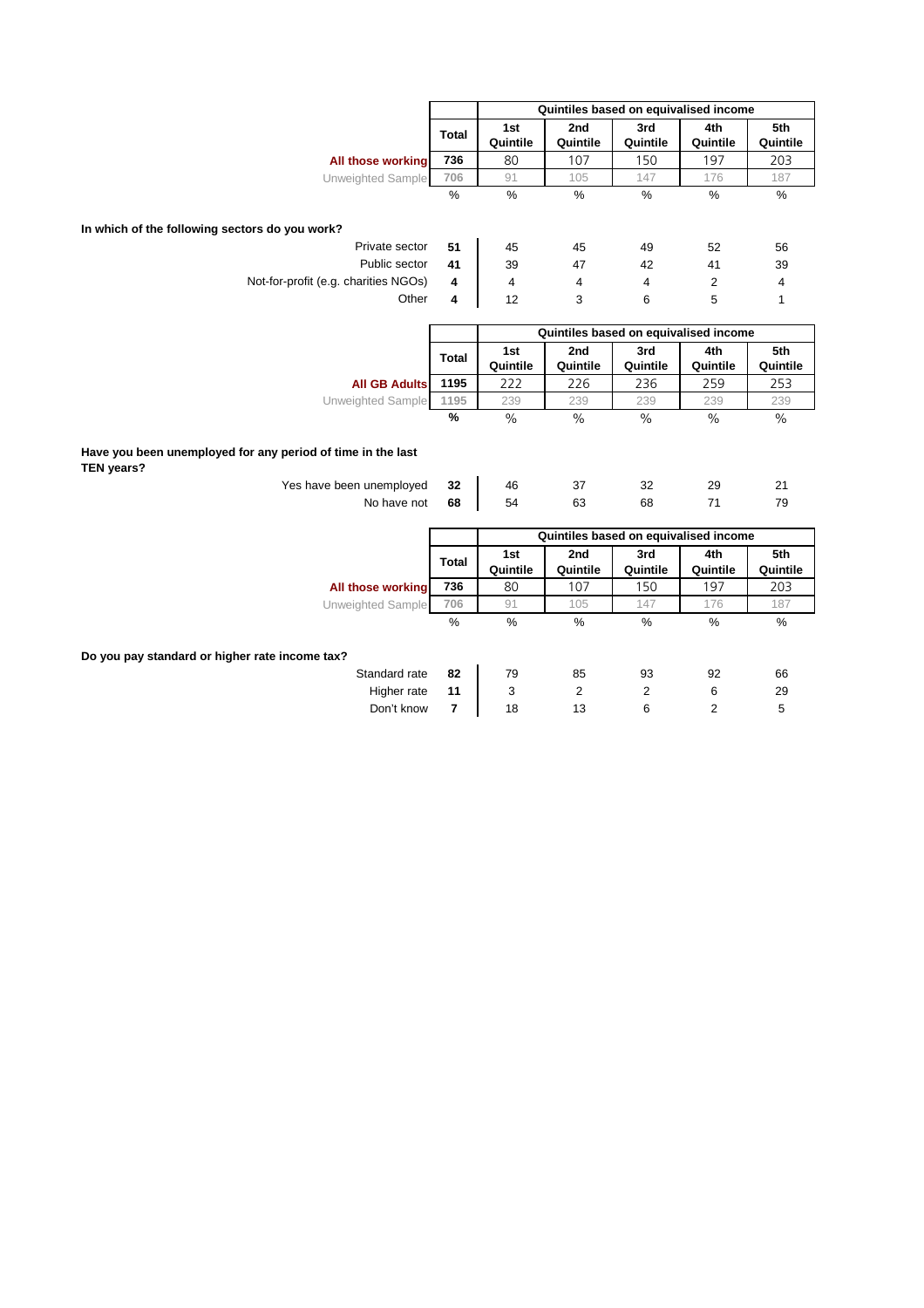|                                                                                                      |       | Quintiles based on equivalised income |               |                |                |                |  |
|------------------------------------------------------------------------------------------------------|-------|---------------------------------------|---------------|----------------|----------------|----------------|--|
|                                                                                                      | Total | 1st                                   | 2nd           | 3rd            | 4th            | 5th            |  |
|                                                                                                      |       | Quintile                              | Quintile      | Quintile       | Quintile       | Quintile       |  |
| All those working/unemployed                                                                         | 1195  | 222                                   | 226           | 236            | 259            | 253            |  |
| Unweighted Sample                                                                                    | 1195  | 239                                   | 239           | 239            | 239            | 239            |  |
|                                                                                                      | $\%$  | $\frac{1}{2}$                         | $\frac{0}{0}$ | $\frac{0}{0}$  | $\%$           | $\%$           |  |
|                                                                                                      |       |                                       |               |                |                |                |  |
| Union membership (recoded)                                                                           |       |                                       |               |                |                |                |  |
| Yes                                                                                                  | 20    | 13                                    | 18            | 22             | 22             | 23             |  |
| No                                                                                                   | 80    | 87                                    | 82            | 78             | 78             | 77             |  |
|                                                                                                      |       |                                       |               |                |                |                |  |
|                                                                                                      |       |                                       |               |                |                |                |  |
| <b>All GB Adults</b>                                                                                 |       |                                       |               |                |                |                |  |
| Unweighted Sample                                                                                    |       |                                       |               |                |                |                |  |
|                                                                                                      |       |                                       |               |                |                |                |  |
| Which of the following best describes the highest level of<br>educational qualification you have?    |       |                                       |               |                |                |                |  |
| Higher degree or equivalent                                                                          | 9     | $\overline{2}$                        | 4             | 6              | 8              | 22             |  |
| Degree or equivalent                                                                                 | 24    | 18                                    | 13            | 22             | 24             | 39             |  |
| A Level or equivalent                                                                                | 26    | 28                                    | 20            | 26             | 30             | 25             |  |
| GCSE level or equivalent                                                                             | 28    | 30                                    | 38            | 33             | 32             | 11             |  |
| Below GCSE level or equivalent                                                                       | 5     | 6                                     | 10            | 3              | 3              | 3              |  |
| No qualifications                                                                                    | 9     | 17                                    | 16            | 9              | 4              | 0              |  |
| How many cars does your household have the use of for<br>private motoring?                           |       |                                       |               |                |                |                |  |
| None                                                                                                 | 16    | 27                                    | 25            | 12             | 13             | $\overline{7}$ |  |
| $\mathbf{1}$                                                                                         | 46    | 51                                    | 54            | 50             | 42             | 36             |  |
| 2 or more                                                                                            | 37    | 22                                    | 21            | 38             | 46             | 57             |  |
| Which, if any, of the following types of pension scheme do<br>you have? [Please tick all that apply] |       |                                       |               |                |                |                |  |
| Employer pension (salary related)                                                                    | 42    | 20                                    | 35            | 44             | 48             | 58             |  |
| Employer pension (money purchase)                                                                    | 6     | 1                                     | 8             | 6              | 6              | 10             |  |
| Personal/ private pension scheme (including stakeholder)                                             | 19    | 9                                     | 16            | 22             | 18             | 29             |  |
| Other                                                                                                | 4     | $\overline{2}$                        | 5             | $\overline{7}$ | $\overline{4}$ | 4              |  |
| Don't have a pension scheme                                                                          | 37    | 62                                    | 42            | 33             | 33             | 18             |  |
| Don't know                                                                                           | 3     | 8                                     | 3             | $\overline{2}$ | 3              | $\overline{2}$ |  |
|                                                                                                      |       |                                       |               |                |                |                |  |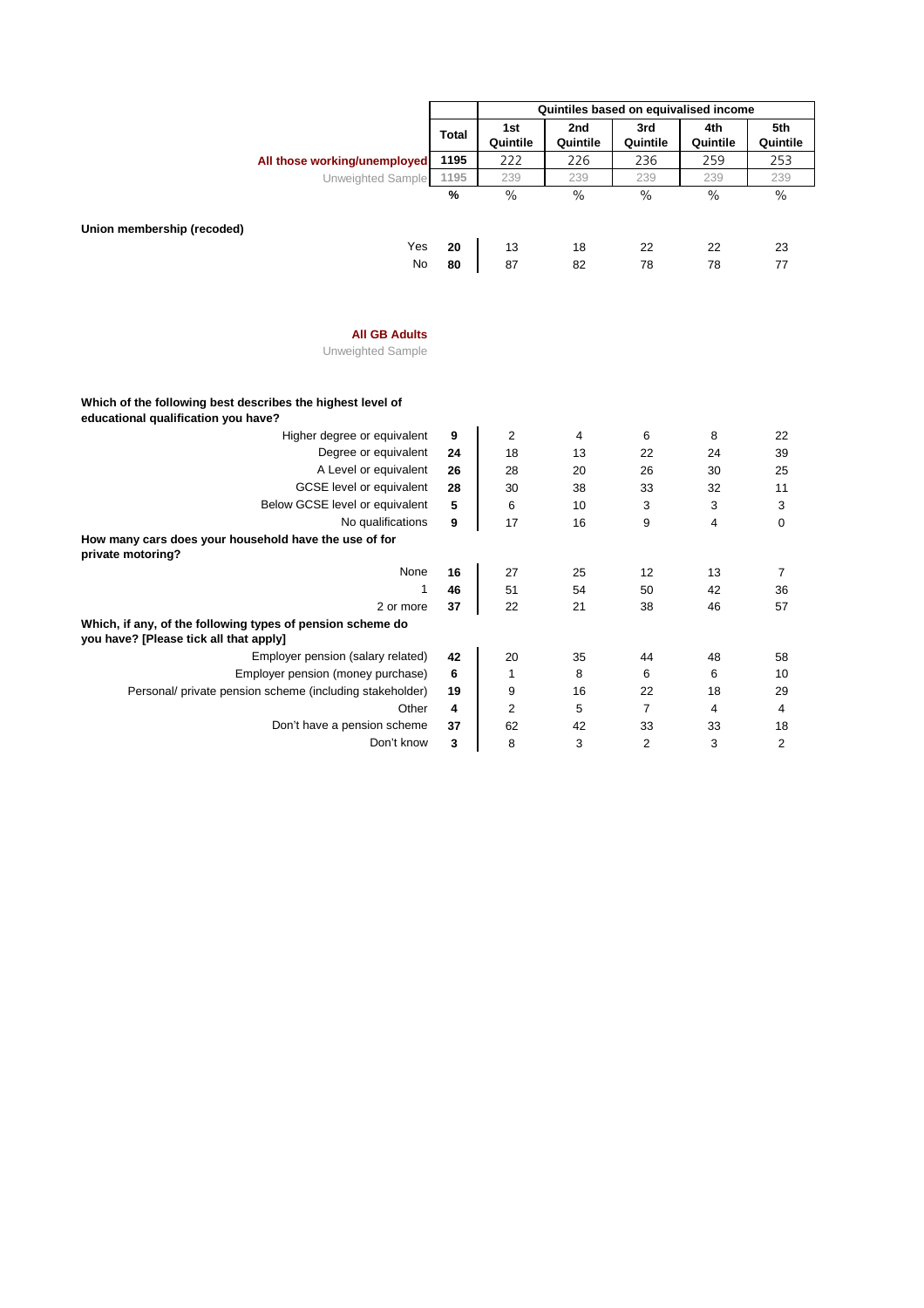|                   |       |                 | Quintiles based on equivalised income |                 |                 |                 |  |  |  |
|-------------------|-------|-----------------|---------------------------------------|-----------------|-----------------|-----------------|--|--|--|
|                   | Total | 1st<br>Quintile | 2nd<br>Quintile                       | 3rd<br>Quintile | 4th<br>Quintile | 5th<br>Quintile |  |  |  |
| All those working | 736   | 80              | 107                                   | 150             | 197             | 203             |  |  |  |
| Unweighted Sample | 706   | 91              | 105                                   | 147             | 176             | 187             |  |  |  |
|                   | %     | %               | $\frac{0}{0}$                         | $\frac{0}{0}$   | $\%$            | $\%$            |  |  |  |

**How confident are you about your future job/ career** 

**prospects?**

| Very confident       | 11 | 5  |    |    | 13 | 16 |
|----------------------|----|----|----|----|----|----|
| Fairly confident     | 56 | 52 | 52 | 51 | 56 | 64 |
| Not very confident   | 23 | 24 | 28 | 29 | 24 |    |
| Not confident at all |    | 14 | 12 |    |    |    |
| Don't know           |    | 5  |    |    |    |    |

|                      |              | Quintiles based on equivalised income |          |          |          |          |  |  |
|----------------------|--------------|---------------------------------------|----------|----------|----------|----------|--|--|
|                      | <b>Total</b> | 1st                                   | 2nd      | 3rd      | 4th      | 5th      |  |  |
|                      |              | Quintile                              | Quintile | Quintile | Quintile | Quintile |  |  |
| <b>All GB Adults</b> | 1195         | 222                                   | 226      | 236      | 259      | 253      |  |  |
| Unweighted Sample    | 1195         | 239                                   | 239      | 239      | 239      | 239      |  |  |
|                      | %            | $\%$                                  | %        | $\%$     | $\%$     | $\%$     |  |  |

## **Thinking about your standard of living would you describe yourself as…**

| Very well off |    |    |    |    |    |    |
|---------------|----|----|----|----|----|----|
| Well off      | 12 | 6  | 3  |    | 11 | 34 |
| About average | 66 | 51 | 63 | 70 | 83 | 60 |
| Poor          | 18 | 32 | 31 | 22 | 6  | 3  |
| Very poor     | 3  | 8  | З  |    |    |    |
| Don't know    |    | っ  |    |    |    |    |

|                                                                                                                                               |               | Quintiles based on equivalised income |                 |                 |                 |                 |  |  |
|-----------------------------------------------------------------------------------------------------------------------------------------------|---------------|---------------------------------------|-----------------|-----------------|-----------------|-----------------|--|--|
|                                                                                                                                               | <b>Total</b>  | 1st<br>Quintile                       | 2nd<br>Quintile | 3rd<br>Quintile | 4th<br>Quintile | 5th<br>Quintile |  |  |
| <b>All GB Adults</b>                                                                                                                          | 1195          | 222                                   | 226             | 236             | 259             | 253             |  |  |
| Unweighted Sample                                                                                                                             | 1195          | 239                                   | 239             | 239             | 239             | 239             |  |  |
|                                                                                                                                               | $\frac{9}{6}$ | $\%$                                  | $\%$            | $\%$            | $\%$            | $\%$            |  |  |
| To your knowledge how does your standard of living compare<br>with that of your parents when they were around the same<br>age as you are now? |               |                                       |                 |                 |                 |                 |  |  |
| Much higher                                                                                                                                   | 22            | 12                                    | 12              | 18              | 31              | 32              |  |  |
| A little higher                                                                                                                               | 34            | 25                                    | 32              | 32              | 35              | 43              |  |  |
| About the same                                                                                                                                | 23            | 28                                    | 27              | 28              | 20              | 16              |  |  |
| A little lower                                                                                                                                | 11            | 17                                    | 14              | 10              | 9               | 4               |  |  |
| Much lower                                                                                                                                    | 6             | 8                                     | 13              | $\overline{7}$  | 1               | 3               |  |  |
| Don't know                                                                                                                                    | 4             | 10                                    | $\overline{2}$  | 6               | 3               | $\mathbf{1}$    |  |  |
| In general how do you think the overall standard of living in<br>Britain NOW compares with the standard of living ten years<br>ago?           |               |                                       |                 |                 |                 |                 |  |  |
| Much higher                                                                                                                                   | 11            | 10                                    | 7               | 6               | 14              | 16              |  |  |
| A little higher                                                                                                                               | 36            | 26                                    | 33              | 38              | 34              | 48              |  |  |
| About the same                                                                                                                                | 20            | 17                                    | 23              | 19              | 24              | 18              |  |  |
| A little lower                                                                                                                                | 21            | 27                                    | 25              | 23              | 20              | 13              |  |  |
| Much lower                                                                                                                                    | 9             | 16                                    | 10              | 9               | $\overline{7}$  | 3               |  |  |
| Don't know<br>Over the next five years do you expect your standard of living                                                                  | 3             | 5                                     | 2               | $\overline{4}$  | 2               | $\mathbf 1$     |  |  |
| to                                                                                                                                            |               |                                       |                 |                 |                 |                 |  |  |
| Rise a lot                                                                                                                                    | 3             | 4                                     | 4               | 3               | 3               | 4               |  |  |
| Rise a little                                                                                                                                 | 22            | 20                                    | 19              | 19              | 23              | 26              |  |  |
| Stay the same                                                                                                                                 | 35            | 26                                    | 34              | 38              | 38              | 39              |  |  |
| Fall a little                                                                                                                                 | 26            | 26                                    | 28              | 26              | 28              | 25              |  |  |
| Fall a lot                                                                                                                                    | 10            | 17                                    | 11              | 10              | 6               | 5               |  |  |
| Don't know                                                                                                                                    | 4             | $\overline{7}$                        | 5               | 5               | 3               | $\mathbf{1}$    |  |  |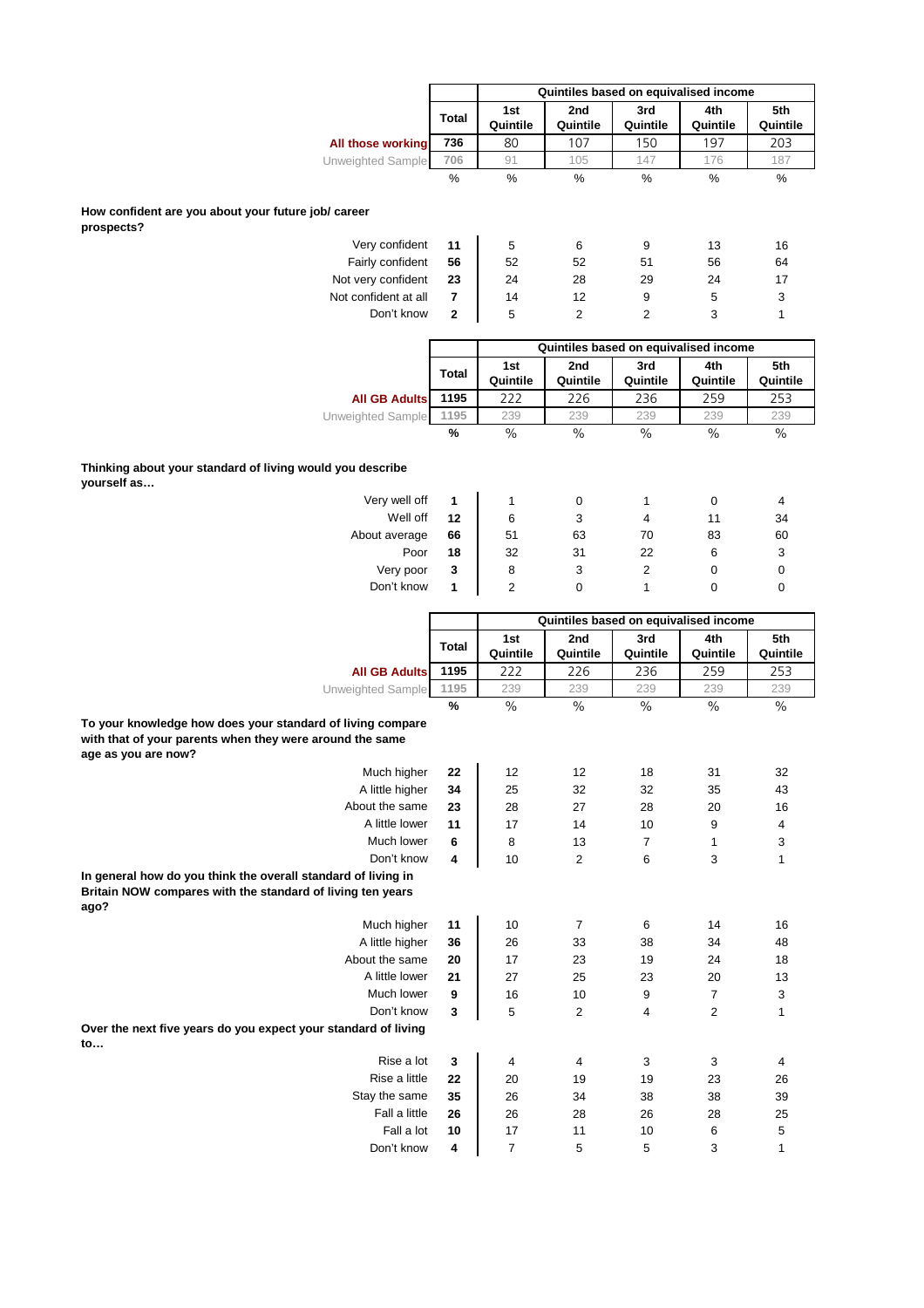|                                                                                                              |                         | Quintiles based on equivalised income                                    |                 |                 |                 |                 |  |  |  |
|--------------------------------------------------------------------------------------------------------------|-------------------------|--------------------------------------------------------------------------|-----------------|-----------------|-----------------|-----------------|--|--|--|
|                                                                                                              | <b>Total</b>            | 1st<br>Quintile                                                          | 2nd<br>Quintile | 3rd<br>Quintile | 4th<br>Quintile | 5th<br>Quintile |  |  |  |
| <b>All GB Adults</b>                                                                                         | 1195                    | 222                                                                      | 226             | 236             | 259             | 253             |  |  |  |
| Unweighted Sample                                                                                            | 1195                    | 239                                                                      | 239             | 239             | 239             | 239             |  |  |  |
|                                                                                                              | %                       | $\%$                                                                     | $\%$            | $\frac{0}{0}$   | $\%$            | $\%$            |  |  |  |
| How important a goal is it for you to improve you/ your<br>family's quality of life over the next ten years? |                         |                                                                          |                 |                 |                 |                 |  |  |  |
| Very important                                                                                               | 36                      | 32                                                                       | 41              | 40              | 35              | 32              |  |  |  |
| Fairly important                                                                                             | 41                      | 47                                                                       | 36              | 35              | 43              | 46              |  |  |  |
| Neither important nor unimportant                                                                            | 18                      | 14                                                                       | 19              | 21              | 19              | 18              |  |  |  |
| Fairly unimportant                                                                                           | $\overline{2}$          | $\overline{\mathbf{c}}$                                                  | $\overline{2}$  | 1               | 1               | 3               |  |  |  |
| Very unimportant                                                                                             | $\mathbf{1}$            | 1                                                                        | $\mathbf 0$     | $\overline{2}$  | 0               | 0               |  |  |  |
| Don't know                                                                                                   | $\overline{\mathbf{2}}$ | 4                                                                        | $\overline{2}$  | 1               | 1               | $\mathbf{1}$    |  |  |  |
| How important do you consider it is for YOU to achieve more<br>in life than your parents have/ did?          |                         |                                                                          |                 |                 |                 |                 |  |  |  |
| Very important                                                                                               | 17                      | 15                                                                       | 20              | 17              | 14              | 21              |  |  |  |
| Fairly important                                                                                             | 29                      | 25                                                                       | 25              | 29              | 35              | 28              |  |  |  |
| Neither important nor unimportant                                                                            | 41                      | 42                                                                       | 43              | 41              | 37              | 41              |  |  |  |
| Fairly unimportant                                                                                           | $\overline{7}$          | 9                                                                        | 8               | 7               | 7               | 5               |  |  |  |
| Very unimportant                                                                                             | 4                       | 5                                                                        | 2               | 4               | 6               | 4               |  |  |  |
| Don't know                                                                                                   | $\overline{\mathbf{2}}$ | 3                                                                        | $\overline{2}$  | $\overline{2}$  | 1               | $\mathbf 0$     |  |  |  |
|                                                                                                              |                         | Quintiles based on equivalised income                                    |                 |                 |                 |                 |  |  |  |
|                                                                                                              | <b>Total</b>            | 1st<br>2nd<br>3rd<br>4th<br>Quintile<br>Quintile<br>Quintile<br>Quintile |                 |                 |                 | 5th<br>Quintile |  |  |  |
| All with children under 18                                                                                   | 319                     | 83                                                                       | 69              | 82              | 47              | 38              |  |  |  |
| Unweighted Sample                                                                                            | 302                     | 85                                                                       | 66              | 75              | 43              | 33              |  |  |  |
|                                                                                                              | $\%$                    | %                                                                        | $\%$            | $\%$            | $\frac{0}{0}$   | $\%$            |  |  |  |

**How important is it to you that they achieve more in life than you have been able to do?**

| Very important                                               | 34           | 44             | 30 | 36 | 24 | 29 |
|--------------------------------------------------------------|--------------|----------------|----|----|----|----|
| Fairly important                                             | 39           | 31             | 46 | 38 | 52 | 32 |
| Neither important nor unimportant                            | 23           | 19             | 18 | 26 | 22 | 36 |
| Fairly unimportant                                           | $\mathbf{2}$ | $\overline{2}$ |    | 0  | 0  | 3  |
| Very unimportant                                             |              | 2              | 0  |    | 2  | 0  |
| Don't know                                                   |              | $\overline{2}$ | 0  | 0  | 0  | 0  |
| On balance do you think it is likely or unlikely that one or |              |                |    |    |    |    |
| more of them will go to university in the future?            |              |                |    |    |    |    |
| Likely                                                       | 66           | 54             | 56 | 72 | 79 | 83 |
| Unlikely                                                     | 18           | 22             | 26 | 14 | 10 | 10 |
| Don't know                                                   | 16           | 24             | 18 | 14 | 10 | 8  |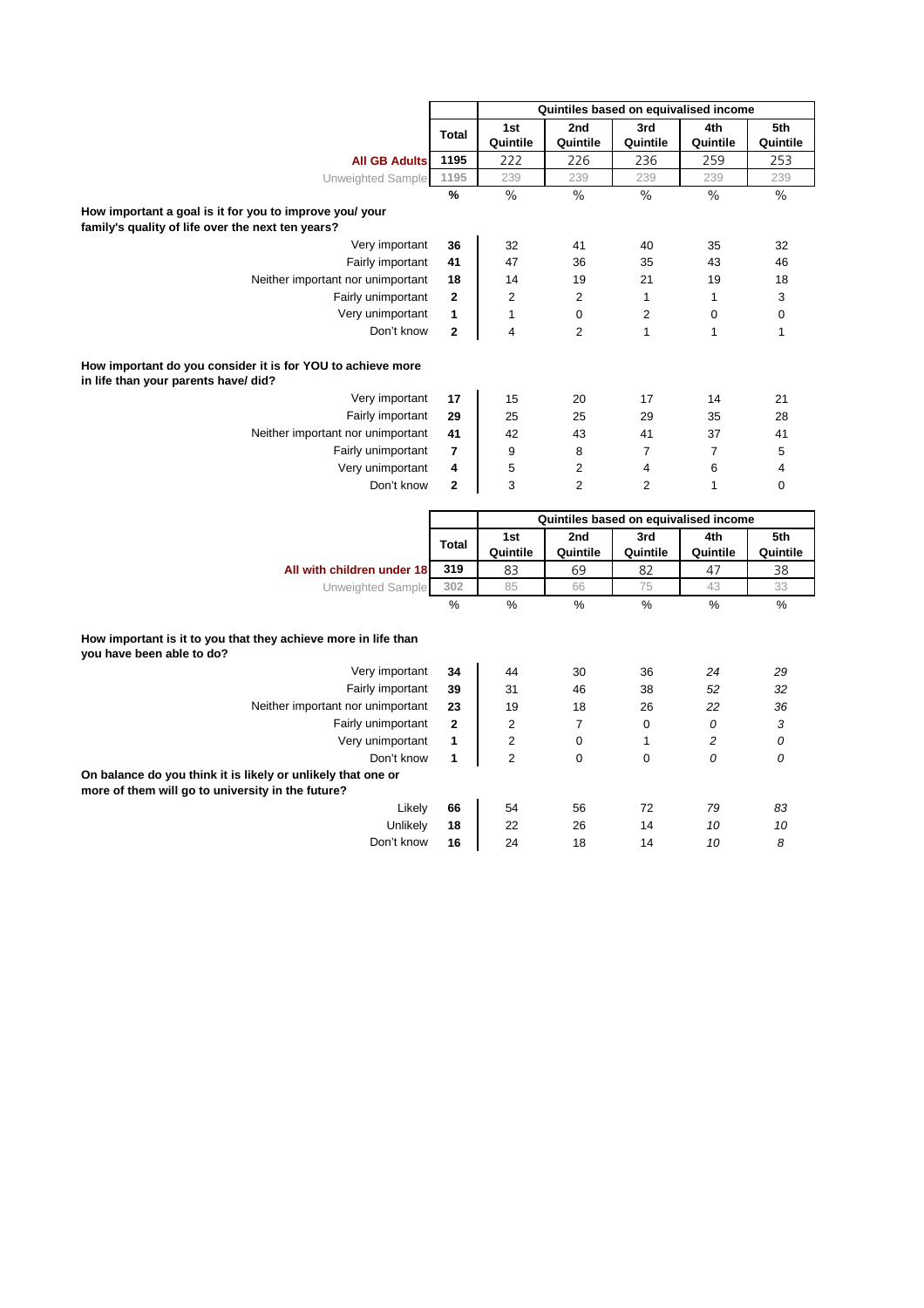|                               |       | Quintiles based on equivalised income |                 |                 |                 |                 |  |  |  |
|-------------------------------|-------|---------------------------------------|-----------------|-----------------|-----------------|-----------------|--|--|--|
|                               | Total | 1st<br>Quintile                       | 2nd<br>Quintile | 3rd<br>Quintile | 4th<br>Quintile | 5th<br>Quintile |  |  |  |
| All with children 18 and over | 515   | 85                                    | 115             | 99              | 110             | 106             |  |  |  |
| Unweighted Sample             | 515   | 93                                    | 118             | 106             | 98              | 100             |  |  |  |
|                               | %     | %                                     | $\%$            | $\%$            | %               | $\frac{0}{0}$   |  |  |  |

**Thinking about your children going to university which one of the following statements BEST applies to you?**

One or more of my children has been to university OR is likely to go to university in the future **51** 45 42 47 51 71

My children have not been to university and are not likely to go in the future **44**  $\begin{array}{|c|c|c|c|c|} \hline 42 & 51 & 50 & 47 & 28 \ \hline \end{array}$ 

Don't know **5** 13 6 3 2 1

| _ _ _ _ _ _ _ _ _ _ _ _ |       |                 |                                       |                 |                 |                 |  |  |  |  |  |  |
|-------------------------|-------|-----------------|---------------------------------------|-----------------|-----------------|-----------------|--|--|--|--|--|--|
|                         |       |                 | Quintiles based on equivalised income |                 |                 |                 |  |  |  |  |  |  |
|                         | Total | 1st<br>Quintile | 2nd<br>Quintile                       | 3rd<br>Quintile | 4th<br>Quintile | 5th<br>Quintile |  |  |  |  |  |  |
| <b>All GB Adults</b>    | 1195  | 222             | 226                                   | 236             | 259             | 253             |  |  |  |  |  |  |
| Unweighted Sample       | 1195  | 239             | 239                                   | 239             | 239             | 239             |  |  |  |  |  |  |

**%** % % % % %

**If everyone's income was arranged in order from lowest to highest, where do you think your income would be on this scale?**

| Towards the bottom (lowest income)                           | 28           | 56             | 47 | 26 | 12 | 6  |
|--------------------------------------------------------------|--------------|----------------|----|----|----|----|
| Below the middle                                             | 32           | 24             | 33 | 45 | 38 | 18 |
| In the middle                                                | 25           | 12             | 13 | 22 | 38 | 36 |
| Above the middle                                             | 10           | 4              | 3  | 4  | 9  | 31 |
| Towards the top (highest income)                             | $\mathbf{2}$ |                | 0  | 0  | 2  |    |
| Don't know                                                   | 3            | $\overline{4}$ | 4  | 2  |    | 2  |
| Do you think of yourself as belonging to a particular class? |              |                |    |    |    |    |
| Do not think of myself as belonging to a particular class    | 27           | 38             | 25 | 23 | 29 | 20 |
| Working class                                                | 32           | 34             | 45 | 40 | 29 | 16 |
| Lower middle class                                           | 13           | 10             | 11 | 20 | 13 | 13 |
| Middle class                                                 | 21           | 9              | 16 | 14 | 22 | 39 |
| Upper middle class                                           | 3            | 3              |    | 0  | 2  | 8  |
| Upper class                                                  | $\mathbf{0}$ | $\mathbf 0$    | 0  | 0  |    | 0  |
| Other                                                        | $\bf{0}$     |                | 0  |    | 0  | 0  |
| Don't know                                                   | 3            | 4              | 3  | 3  | 2  | 3  |
|                                                              |              |                |    |    |    |    |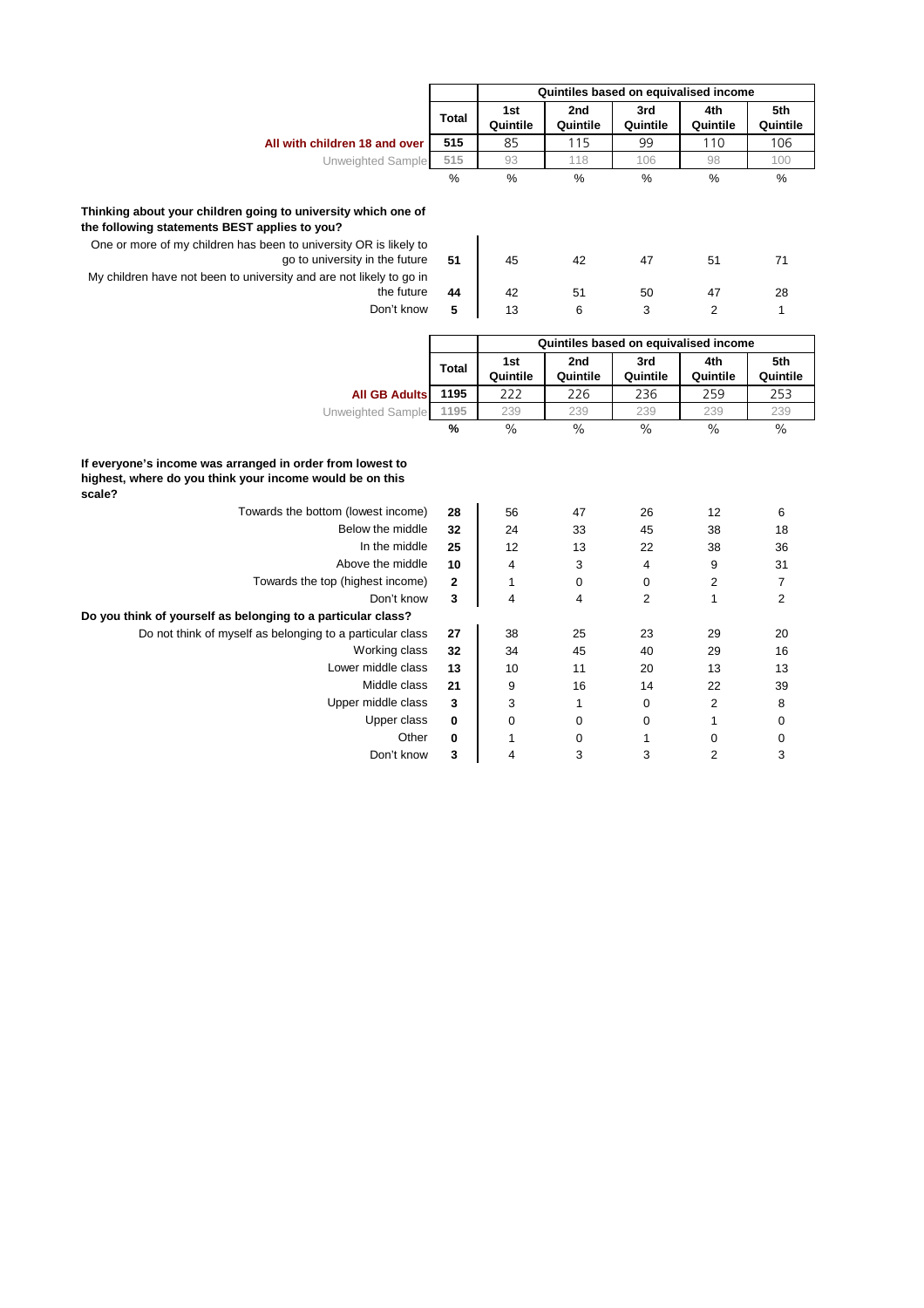## **Which class would you say your parents belong(ed) to?**

Do not see them as belonging

| to a particular class | 12 | 18 |    | 12 | 13 |    |
|-----------------------|----|----|----|----|----|----|
| Working class         | 52 | 53 | 61 | 56 | 52 | 39 |
| Lower middle class    | 13 | 10 | 12 | 12 | 14 | 14 |
| Middle class          |    | 11 | 12 | 14 | 15 | 31 |
| Upper middle class    | 4  |    |    |    |    |    |
| Upper class           | 0  |    |    |    |    |    |
| Other                 | 0  |    |    |    |    |    |
| Don't know            |    |    |    |    |    |    |

|                   |              | Quintiles based on equivalised income |                 |                 |                 |                 |  |  |  |
|-------------------|--------------|---------------------------------------|-----------------|-----------------|-----------------|-----------------|--|--|--|
|                   | <b>Total</b> | 1st<br>Quintile                       | 2nd<br>Quintile | 3rd<br>Quintile | 4th<br>Quintile | 5th<br>Quintile |  |  |  |
| All those working | 736          | 80                                    | 107             | 150             | 197             | 203             |  |  |  |
| Unweighted Sample | 706          | 91                                    | 105             | 147             | 176             | 187             |  |  |  |
|                   | %            | $\%$                                  | $\%$            | $\%$            | $\%$            | %               |  |  |  |

**How do you think your job compares with the one your father had when he was the same age you are now. Would you say the level/ status of your job is…**

| Much higher                       | 10 |    | 8  | 6  |    | 18 |
|-----------------------------------|----|----|----|----|----|----|
| Higher                            | 26 | 16 | 14 | 23 | 31 | 34 |
| About equal                       | 30 | 31 | 39 | 27 | 31 | 26 |
| Lower                             | 19 | 11 | 20 | 30 | 19 | 15 |
| Much lower                        | 8  | 17 | 13 | 10 | 5  | 4  |
| Don't know                        | 5  | 18 | 5  | 3  | 3  | 2  |
| Father wasn't working at that age |    | 0  |    | ົ  |    |    |

|                      |              | Quintiles based on equivalised income |          |          |          |          |  |  |  |
|----------------------|--------------|---------------------------------------|----------|----------|----------|----------|--|--|--|
|                      | <b>Total</b> | 1st                                   | 2nd      | 3rd      | 4th      | 5th      |  |  |  |
|                      |              | Quintile                              | Quintile | Quintile | Quintile | Quintile |  |  |  |
| <b>All GB Adults</b> | 1195         | 222                                   | 226      | 236      | 259      | 253      |  |  |  |
| Unweighted Sample    | 1195         | 239                                   | 239      | 239      | 239      | 239      |  |  |  |
|                      | %            | $\%$                                  | $\%$     | $\%$     | $\%$     | $\%$     |  |  |  |

**Ordinary working people do not get their fair share of the nation's wealth**

| Strongly agree             | 26 | 37 |    | 28 |    | 18 |
|----------------------------|----|----|----|----|----|----|
| Agree                      | 42 | 32 | 46 | 45 | 50 | 36 |
| Neither agree nor disagree | 24 | 26 |    |    |    | 32 |
| Disagree                   |    |    |    |    |    | 14 |
| Strongly disagree          |    |    |    |    |    |    |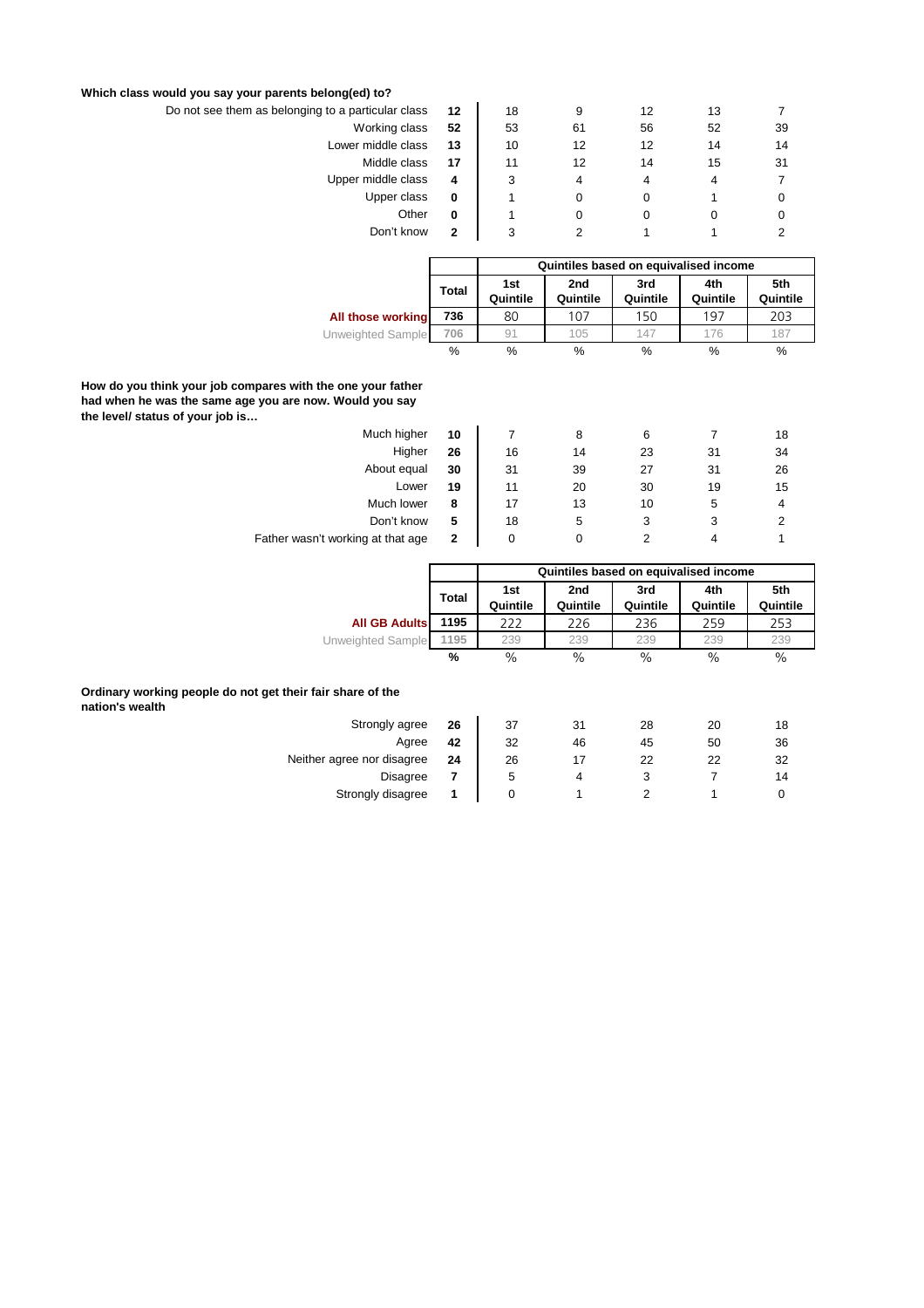**Government should redistribute income from the better off to those who are worse off**

| Strongly agree                                                              | 17 | 24             | 18             | 24 | 11 | 9              |
|-----------------------------------------------------------------------------|----|----------------|----------------|----|----|----------------|
| Agree                                                                       | 32 | 30             | 38             | 31 | 34 | 26             |
| Neither agree nor disagree                                                  | 30 | 29             | 30             | 32 | 32 | 27             |
| <b>Disagree</b>                                                             | 17 | 13             | 10             | 11 | 18 | 31             |
| Strongly disagree                                                           | 4  | 5              | 4              | 2  | 4  | $\overline{7}$ |
| Which of the following do you consider to be MORE important<br>for society? |    |                |                |    |    |                |
| Making Britain more equal                                                   | 44 | 54             | 52             | 46 | 45 | 25             |
| Encouraging people to better themselves even if it makes for                |    |                |                |    |    |                |
| more inequality                                                             | 45 | 34             | 36             | 44 | 45 | 65             |
| Don't know                                                                  | 11 | 12             | 12             | 10 | 10 | 10             |
| "It is the responsibility of Government to reduce inequality in<br>society" |    |                |                |    |    |                |
| Strongly agree                                                              | 12 | 17             | 14             | 15 | 11 | 6              |
| Agree                                                                       | 38 | 33             | 39             | 43 | 42 | 36             |
| Neither agree nor disagree                                                  | 27 | 27             | 26             | 23 | 28 | 32             |
| <b>Disagree</b>                                                             | 15 | 16             | 14             | 13 | 13 | 21             |
| Strongly disagree                                                           | 2  | 1              | 1              | 0  | 1  | 4              |
| Don't know                                                                  | 5  | $\overline{7}$ | 6              | 5  | 5  | 2              |
| Do you support or oppose this idea?                                         |    |                |                |    |    |                |
| Support strongly                                                            | 7  | 12             | $\overline{7}$ | 9  | 7  | 3              |
| Support                                                                     | 15 | 12             | 15             | 16 | 19 | 14             |
| Neither support nor oppose                                                  | 26 | 27             | 27             | 29 | 25 | 20             |
| Oppose                                                                      | 26 | 25             | 27             | 23 | 28 | 28             |
| Oppose strongly                                                             | 21 | 17             | 17             | 20 | 17 | 33             |
| Don't know                                                                  | 5  | 6              | 7              | 4  | 4  | 2              |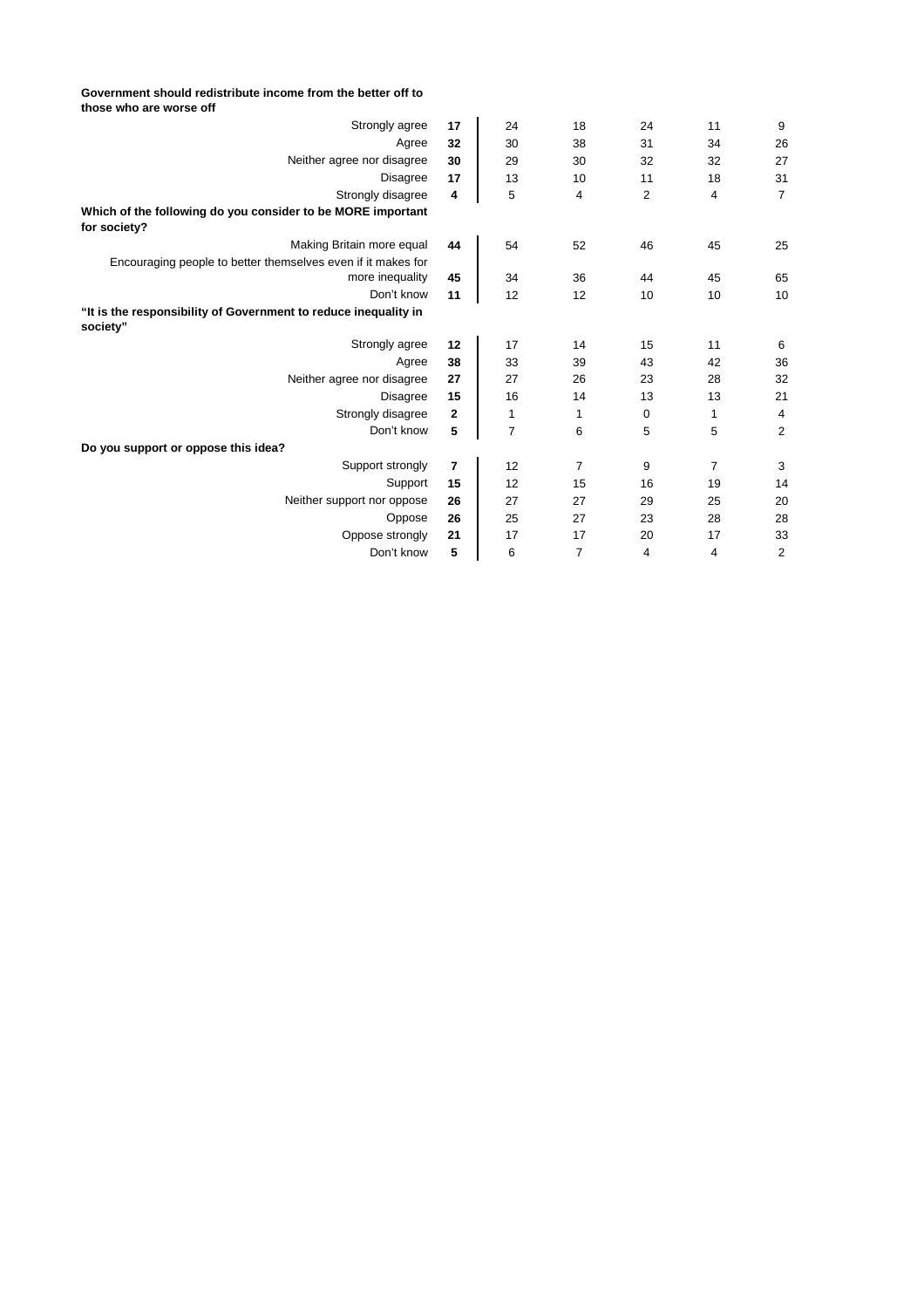|                                                                                               |                | Quintiles based on equivalised income |                  |                 |                 |                         |  |  |  |
|-----------------------------------------------------------------------------------------------|----------------|---------------------------------------|------------------|-----------------|-----------------|-------------------------|--|--|--|
|                                                                                               | <b>Total</b>   | 1st<br>Quintile                       | 2nd<br>Quintile  | 3rd<br>Quintile | 4th<br>Quintile | 5th<br>Quintile         |  |  |  |
| <b>All GB Adults</b>                                                                          | 1195           | 222                                   | 226              | 236             | 259             | 253                     |  |  |  |
| Unweighted Sample                                                                             | 1195           | 239                                   | 239              | 239             | 239             | 239                     |  |  |  |
|                                                                                               | $\frac{9}{6}$  | $\frac{0}{0}$                         | $\frac{0}{0}$    | $\frac{9}{6}$   | $\frac{0}{0}$   | $\frac{0}{0}$           |  |  |  |
| Britain's super-rich mostly                                                                   |                |                                       |                  |                 |                 |                         |  |  |  |
| Deserve their wealth because they have become rich through                                    |                |                                       |                  |                 |                 |                         |  |  |  |
| merit and/ or hard work                                                                       | 37             | 35                                    | 32               | 32              | 36              | 47                      |  |  |  |
| Don't deserve their wealth because they have become rich                                      |                |                                       |                  |                 |                 |                         |  |  |  |
| through unfairly exploiting other people                                                      | 31             | 31                                    | 32               | 37              | 32              | 24                      |  |  |  |
| Don't know                                                                                    | 32             | 34                                    | 36               | 31              | 31              | 29                      |  |  |  |
| Considering this overall do you think the amount of tax you<br>pay is fair or unfair?         |                |                                       |                  |                 |                 |                         |  |  |  |
| Fair                                                                                          | 37             | 26                                    | 33               | 33              | 43              | 45                      |  |  |  |
| Unfair                                                                                        | 52             | 50                                    | 53               | 56              | 51              | 51                      |  |  |  |
| Don't know                                                                                    | 11             | 24                                    | 13               | 11              | 6               | $\overline{\mathbf{4}}$ |  |  |  |
| In this country the best people get to the top whatever start<br>they've had in life          |                |                                       |                  |                 |                 |                         |  |  |  |
| Strongly agree                                                                                | 4              | 4                                     | 5                | 3               | $\overline{4}$  | $\overline{4}$          |  |  |  |
| Agree                                                                                         | 30             | 26                                    | 26               | 32              | 31              | 35                      |  |  |  |
| Neither agree nor disagree                                                                    | 26             | 33                                    | 23               | 25              | 24              | 24                      |  |  |  |
| <b>Disagree</b>                                                                               | 30             | 27                                    | 35               | 26              | 33              | 28                      |  |  |  |
| Strongly disagree                                                                             | 8              | 6                                     | $\boldsymbol{7}$ | 12              | $\overline{7}$  | 6                       |  |  |  |
| Don't know                                                                                    | $\overline{2}$ | 5                                     | $\overline{2}$   | 2               | 1               | $\overline{2}$          |  |  |  |
| People like you have enough opportunities to improve their<br>position in life                |                |                                       |                  |                 |                 |                         |  |  |  |
| Strongly agree                                                                                | 6              | 5                                     | 4                | 4               | $\overline{7}$  | 9                       |  |  |  |
| Agree                                                                                         | 43             | 32                                    | 30               | 42              | 46              | 59                      |  |  |  |
| Neither agree nor disagree                                                                    | 26             | 26                                    | 29               | 24              | 31              | 19                      |  |  |  |
| <b>Disagree</b>                                                                               | 18             | 23                                    | 26               | 22              | 13              | 10                      |  |  |  |
| Strongly disagree                                                                             | 5              | 9                                     | 9                | $\overline{7}$  | $\overline{2}$  | $\mathbf 1$             |  |  |  |
| Don't know                                                                                    | $\mathbf{2}$   | $\overline{4}$                        | $\overline{2}$   | $\mathbf{1}$    | $\overline{2}$  | 3                       |  |  |  |
| If welfare benefits weren't so generous, people would learn to<br>stand on their own two feet |                |                                       |                  |                 |                 |                         |  |  |  |
| Strongly agree                                                                                | 22             | 14                                    | 18               | 28              | 19              | 27                      |  |  |  |
| Agree                                                                                         | 37             | 24                                    | 36               | 32              | 44              | 44                      |  |  |  |
| Neither agree nor disagree                                                                    | 15             | 20                                    | 17               | 13              | 15              | 13                      |  |  |  |
| <b>Disagree</b>                                                                               | 18             | 26                                    | 19               | 21              | 17              | 9                       |  |  |  |
| Strongly disagree                                                                             | 6              | 11                                    | 8                | 5               | $\overline{2}$  | $\overline{4}$          |  |  |  |
| Don't know                                                                                    | $\mathbf{2}$   | 4                                     | 3                | $\mathbf{1}$    | 3               | $\overline{2}$          |  |  |  |